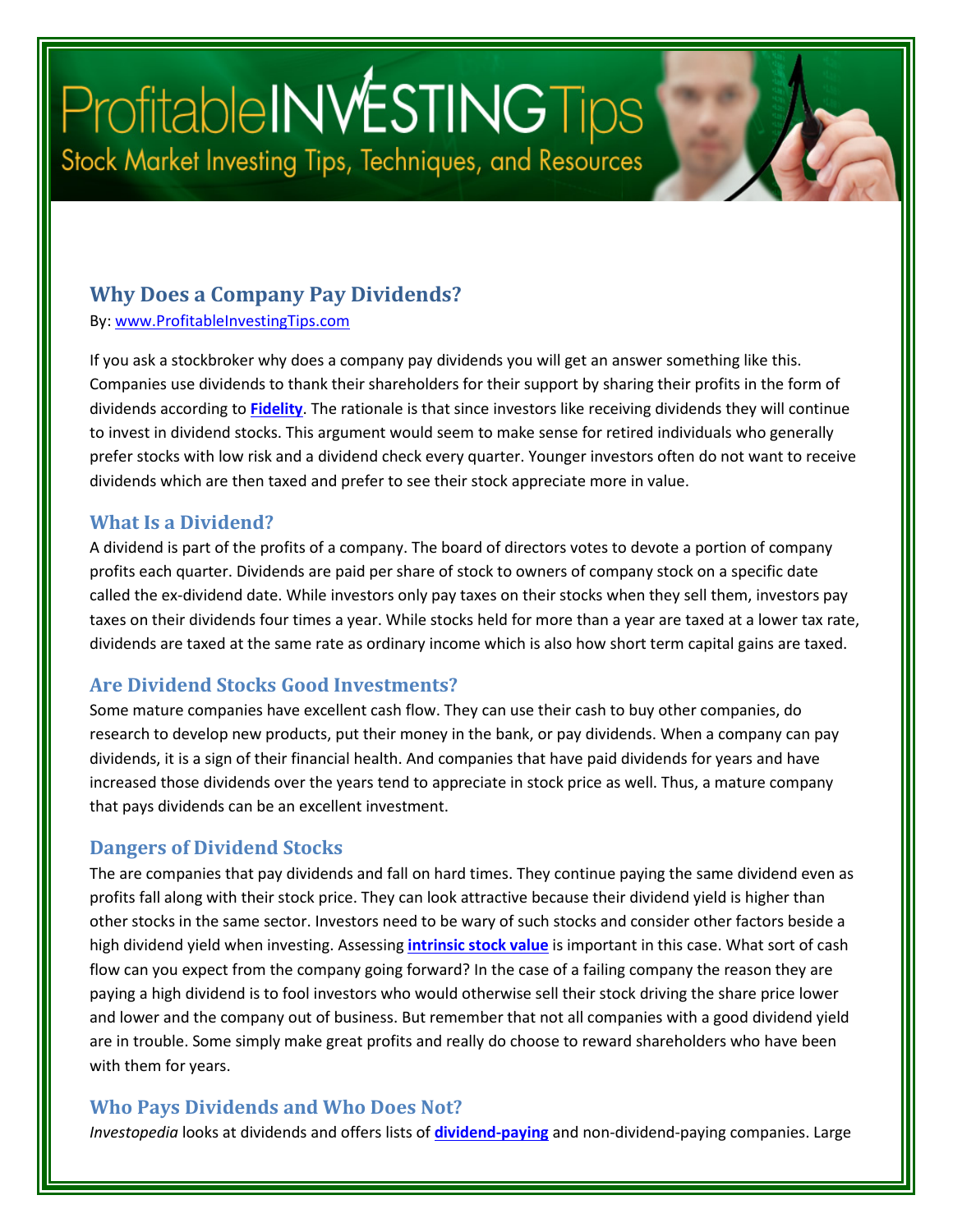companies in the dividend category include Suncor Energy, Exxon Mobil, Citigroup, Whirlpool Corp., Blackstone Inc., Wells Fargo & Co., Honda Motor Co., Pinnacle West Capital Corp., Microsoft, and Apple. Companies in the no-dividend category include Amazon, Alphabet, AutoZone, Meta, Biogen, VeriSign, Dish Network Corp., and CarMax. There are excellent investment opportunities in each category. Retirees who are not in a high tax bracket often choose dividend stocks for the cash flow because receiving a check every quarter is easier than cashing out a few shares of stock every three months.

For more insights and useful information about investments and investing, visit

[www.ProfitableInvestingTips.com](http://www.profitableinvestingtips.com/)**FREE training materials.**

### **Free Weekly Investing Webinars Don't miss these free training events!**

<http://www.profitableinvestingtips.com/free-webinar>

### **Forex Conspiracy Report**

### **Read every word of this report!**

[http://www.forexconspiracyreport.com](http://www.forexconspiracyreport.com/)

## **Get 12 Free Japanese Candlestick Videos Includes training for all 12 major candlestick signals.**

[http://www.candlestickforums.com](http://www.candlestickforums.com/)

**Disclaimer:** Trading and investing involves significant financial risk and is not suitable for everyone. No content on this document should be considered as financial, trading, or investing advice. All information is intended for educational purposes only.